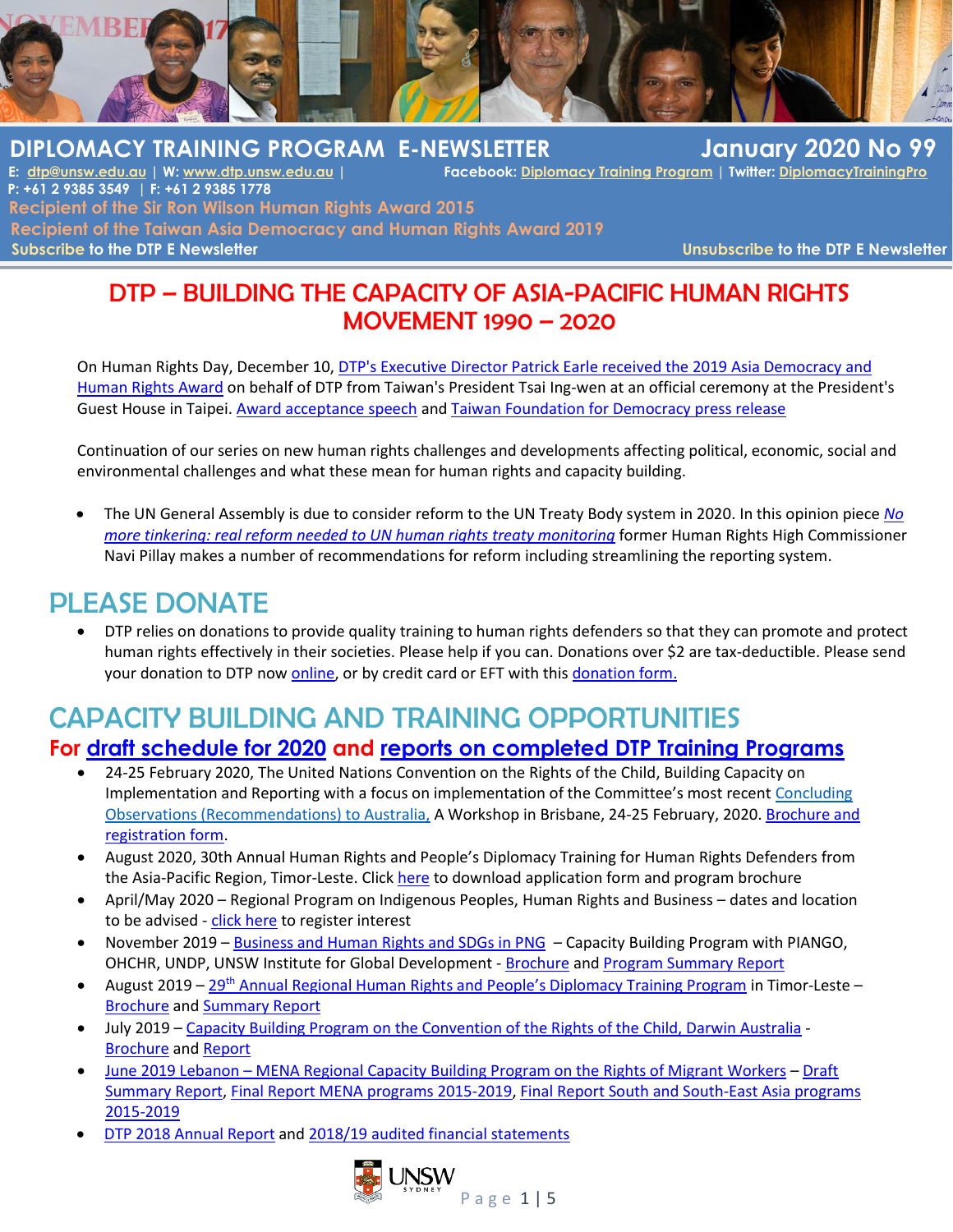## **Other training programs**

• Applications open for Next Generation Leaders program in Arizona [2020-21. Closing 7 February.](https://ngl.mccaininstitute.org/?utm_source=Mailchimp&utm_medium=email&utm_campaign=NGL%20Applications)

# PROFILES AND NEWS OF DTP ALUMNI

- Profile of DTP alumna [Abbey Shillingford](http://www.dtp.unsw.edu.au/abbey-shillingford) from Australia 2009 Human Rights Advocacy and Business Program Thailand and 2009 Oxfam Indigenous Youth Program – Australia
- Profile of DTP alumnus [Jonathan Mesulam](http://www.dtp.unsw.edu.au/jonathan-mesulam) from PNG 29<sup>th</sup> Annual Program, 2019
- DTP congratulates DTP alumna Sumitha Kishna on her election as Chairperson of Migrant Forum in Asia (MFA)
- DTP congratulates DTP alumna Ms. Lusia Lagilevu on her appointment as programme manager at DTP's partner NGO in Fiji, Citizens' [Constitutional Forum \(CCF\)](http://www.dtp.unsw.edu.au/sites/default/files/u4/CCF_2.pdf)
- DTP congratulates alumna Bernie Goulding for starting a new position as Regional Advisory Committee member at the [Victorian Multicultural Commission](https://www.multiculturalcommission.vic.gov.au/)
- DTP extends its condolences to the family, colleagues and friends of [Patrick Lombaia,](http://www.dtp.unsw.edu.au/patrick-lombaia) PNG DTP alumnus, human rights defender and campaigner for corporate accountability

# ACTIVISM AND CAMPAIGNING

- DTP alumnus and current Commissioner in the Human Rights Commission of Malaysia [Jerald Joseph](http://www.dtp.unsw.edu.au/jerald-joseph-0) took part in a
- [panel discussion](https://www.iom.int/news/education-stateless-children-and-climate-change-take-centre-stage-global-migration-film) at the IOM [Global Migration Film Festival](https://www.iom.int/global-migration-film-festival) in Kuala Lumpur
- A [message from participants](https://drive.google.com/file/d/16QO7Us_ZG-dT9hzZH9dHFWM6R37CVM-3/view) in DTP's most recent program in PNG regarding business and human rights was shown at the beginning of a special session at the *UN Global Forum on Business and Human Rights* in Geneva in November
- Online campaign to pressure clothing brands who are still keeping their supply chains secret thus denying their workers the opportunity to report violations directly: Tell clothing brands to support workers by signing the [Transparency Pledge](https://www.hrw.org/GoTransparent)
- DTP alumnu[s Dr. Subash Mohaptra](http://www.dtp.unsw.edu.au/dr-subash-mohaptra) has sent us a [case study](http://www.dtp.unsw.edu.au/sites/default/files/u4/ACTION%20MCL%20REPORT.pdf) on how his organization criminally prosecuted a coal company owned by the government of India
- DTP alumna from Bangladesh [Samita Robidas](http://www.dtp.unsw.edu.au/sumita-rabidas) has sent in this [brief report](http://www.dtp.unsw.edu.au/sites/default/files/u4/awareness%20Campaign.pdf) on a human rights awareness campaign in Gaibandha districts of Bangladesh
- DTP alumnus [Jonathan Mesulam](http://www.dtp.unsw.edu.au/jonathan-mesulam) (29<sup>th</sup> Annual Program) [interviewed](https://www.business-humanrights.org/en/interview-with-jonathan-mesulam-papua-new-guinea-png) by the Business & Human Rights Resource Centre regarding the successful campaign to stop the Canadian miner, Nautilus Minerals, from commencing exploratory (first in the world) seabed mining in the waters off Papua New Guinea

## EVENTS

**• The 3<sup>rd</sup> Advancing Community Cohesion Conference [\(ACCC\) University of Western Sydney 10-13 February](http://www.advancingcommunitycohesionconference.com.au/)** 

## FUNDING SUPPORT AND OPPORTUNITIES

- [Apply now! Women's Fund Asia SFM 2020-21 Call for Applications. Deadline 25 February](http://www.womensfundasia.org/SFM2020-21/offline)
- [UN Voluntary Fund for Victims of Torture](http://www.ohchr.org/EN/Issues/Torture/UNVFT/Pages/Apply.aspx) and [UN Voluntary Trust Fund on Contemporary Forms of Slavery.](http://www.ohchr.org/EN/Issues/Slavery/UNVTFCFS/Pages/Apply.aspx) Deadline 1 March 2020
- [8th Asia Pro Bono Conference and Access to Justice Exchange,](https://www.probonoconference.org/) Nepal September 2020

## RESOURCES

- [New guide to the UN Special Procedures](https://www.ishr.ch/sites/default/files/documents/a_practical_guide_to_the_un_special_procedures_final.pdf)
- Fighting To Exist: Legislative [Protection](https://www.ishr.ch/sites/default/files/documents/fighting_to_exist-_legislative_protection_for_human_rights_defenders_in_asia_june2019_revised.pdf) for Human Rights Defenders in Asia

# DTP'S THEMATIC PRIORITIES

### **Human Rights and Business**

• [2nd UN South Asia Forum on Business and Human Rights](https://www.ohchr.org/EN/Issues/Business/Pages/2020SouthAsiaRegionalForum.aspx) 18-20 March 2020, Nepal

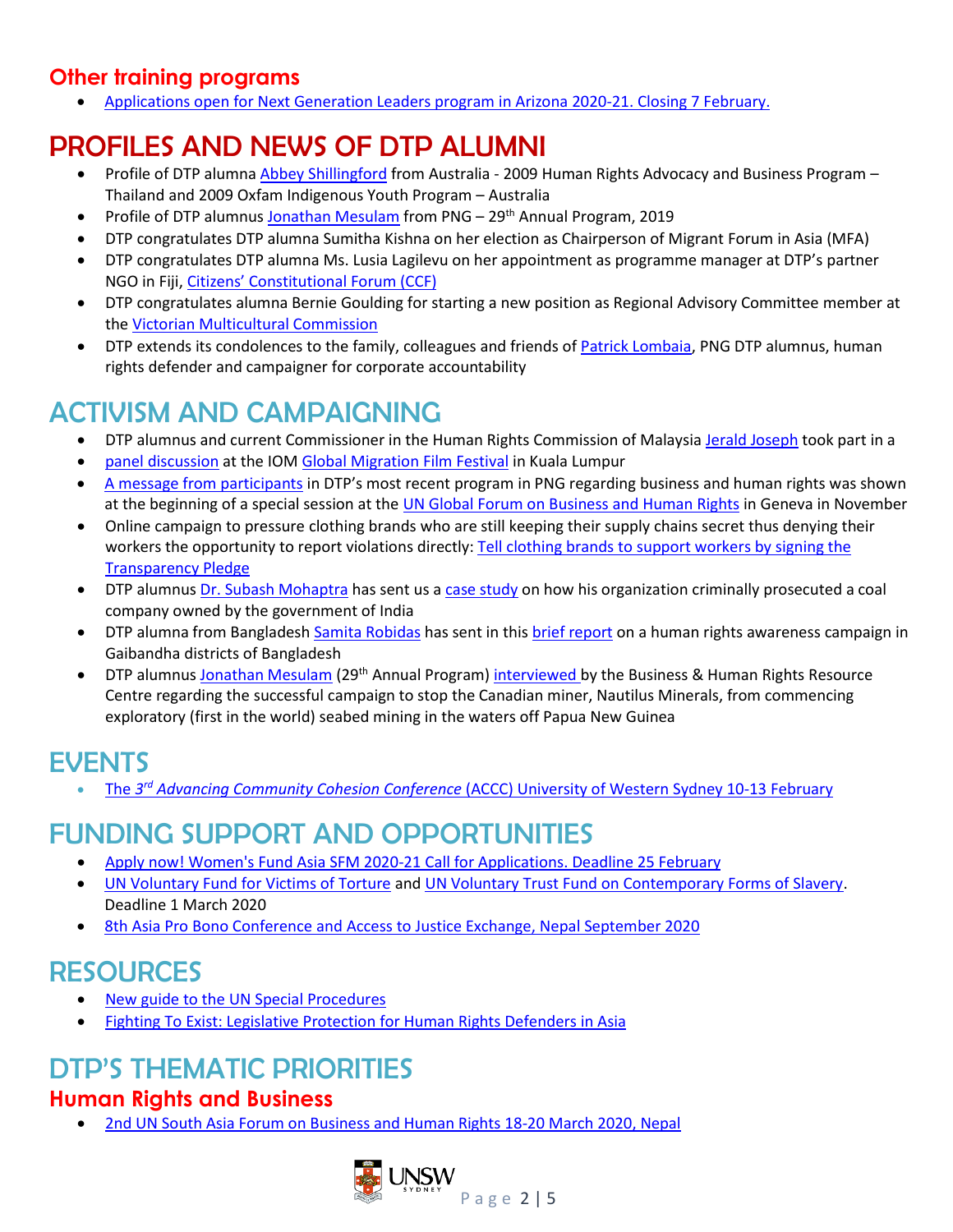- 2019 [Corporate Human Rights Benchmark published; most companies fail](https://www.business-humanrights.org/en/out-now-2019-corporate-human-rights-benchmark?mc_cid=462f5deb35&mc_eid=05389a65ff) to meet basic corporate human [rights expectations](https://www.business-humanrights.org/en/out-now-2019-corporate-human-rights-benchmark?mc_cid=462f5deb35&mc_eid=05389a65ff)
- NGO [Report Shows Widespread Human Rights violations in Wilma](https://www.forestpeoples.org/en/palm-oil-rspo/press-release/2019/press-release-report-shows-widespread-human-rights-violations)r's Palm oil operations in West Sumatra
- Indonesia[: OECD Guidelines complaint filed against South](https://www.business-humanrights.org/en/indonesia-oecd-guidelines-complaint-filed-against-so-korean-cos-for-human-rights-environmental-violations-on-palm-oil-plantations?mc_cid=23ed27ade6&mc_eid=ecee402c1b) Korean companies for human rights & [environmental violations on palm oil plantations](https://www.business-humanrights.org/en/indonesia-oecd-guidelines-complaint-filed-against-so-korean-cos-for-human-rights-environmental-violations-on-palm-oil-plantations?mc_cid=23ed27ade6&mc_eid=ecee402c1b)
- [BankTrack Human Rights Benchmark 2019 shows 4 out of 5 banks are failing on human rights](https://www.business-humanrights.org/en/banktrack-human-rights-benchmark-2019-shows-4-out-of-5-banks-are-failing-on-human-rights?mc_cid=18f441bd49&mc_eid=ecee402c1b)
- Facebook & Google's sur[veillance poses unprecedented danger to human rights says Amnesty International](https://www.business-humanrights.org/en/facebook-google%E2%80%99s-surveillance-poses-unprecedented-danger-to-human-rights-says-amnesty-international-the-companies-dispute-the-findings?mc_cid=18f441bd49&mc_eid=ecee402c1b)
- [Lawless Ocean: The Link Between Human Rights Abuses and Overfishing](https://e360.yale.edu/features/lawless-ocean-the-link-between-human-rights-abuses-and-overfishing?utm_source=Mekong+Eye&utm_campaign=508ce914ec-EMAIL_CAMPAIGN_2018_01_10_COPY_01&utm_medium=email&utm_term=0_5d4083d243-508ce914ec-527579429)
- Human Rights at Sea calls for immediate end to exploitative [recruitment fees for seafarers & fishers](https://www.business-humanrights.org/en/human-rights-at-sea-calls-for-immediate-end-to-exploitative-recruitment-fees-for-seafarers-fishers?mc_cid=fca81d543f&mc_eid=ecee402c1b)
- Guide: "What can I do when a busine[ss has abused my rights?"](https://action4justice.org/legal_areas/business-and-human-rights/)
- New OECD Guidelines case alleges [POSCO and financiers caused adverse human rights and environmental](https://drive.google.com/file/d/1OuhsDDywYrCYRZdCTn2CIy_DrV6QBzbU/view)  [impacts on palm oil plantations in Papua New Guinea](https://drive.google.com/file/d/1OuhsDDywYrCYRZdCTn2CIy_DrV6QBzbU/view)

## **Indigenous Peoples' Rights**

- Burma's Indigenous Karen [Communities Move to Protect Rivers, Forests](http://karennews.org/2019/11/burmas-indigenous-karen-communities-move-to-protect-rivers-forests/?utm_source=Mekong+Eye&utm_campaign=821dad6ec2-EMAIL_CAMPAIGN_2018_01_10_COPY_01&utm_medium=email&utm_term=0_5d4083d243-821dad6ec2-527579429)
- [Indigenous Knowledge, a Lesson for a Sustainable Food Future](http://www.ipsnews.net/2019/12/indigenous-knowledge-lesson-sustainable-food-future/?utm_source=English+-+IPS+Weekly&utm_campaign=514a6cb9c2-EMAIL_CAMPAIGN_2019_12_05_10_15&utm_medium=email&utm_term=0_eab01a56ae-514a6cb9c2-5666865)
- [Indigenous peoples: Marginalized](https://www.thestar.com.my/news/nation/2019/12/08/marginalised-in-malaysia-baharu) in Malaysia Baharu
- Global Mobilization [to End the Criminalization](https://www.landrightsnow.org/mobilisation/end-the-criminalisation-of-land-rights-defenders/?utm_source=IWGIA+Newsletter&utm_campaign=3e78087d8f-EMAIL_CAMPAIGN_2019_12_12_11_38&utm_medium=email&utm_term=0_707c098168-3e78087d8f-37655501) of Land Rights Defenders
- Under threat for [resisting an illegal mine in India](https://www.iwgia.org/en/india/3522-under-threat-for-resisting-an-illegal-mine-in-india?utm_source=IWGIA+Newsletter&utm_campaign=3e78087d8f-EMAIL_CAMPAIGN_2019_12_12_11_38&utm_medium=email&utm_term=0_707c098168-3e78087d8f-37655501)

## **Migrant Workers' Rights**

- 12<sup>th</sup> [GFMD: Civil society recommendations](https://gfmdcivilsociety.org/civil-society-recommendations-for-the-12th-global-forum-on-migration-and-development-summit/) for the Summit and more [news from the Summit](https://gfmdcivilsociety.org/)
- Interview with PIANGO'[s Pefi Kingi QSM: Global Solidarity for the Implementation of Local Solutions to Climate](https://www.youtube.com/watch?v=BxoxrvBLoaM&feature=youtu.be)  [Change Displacement](https://www.youtube.com/watch?v=BxoxrvBLoaM&feature=youtu.be)
- [Bangladeshi Migrant Female Domestic Workers Face Violence](http://www.ipsnews.net/2019/11/bangladeshi-migrant-female-domestic-workers-face-violence/?utm_source=English+-+IPS+Weekly&utm_campaign=29369d4927-EMAIL_CAMPAIGN_2019_11_28_06_15&utm_medium=email&utm_term=0_eab01a56ae-29369d4927-5666865)
- [Migrant-Rights.Org](https://www.migrant-rights.org/) has just published Mapping of Rights & Resources [for Domestic Workers in the GCC,](https://www.migrant-rights.org/2020/01/new-mapping-of-rights-resources-for-domestic-workers-in-the-gcc/) a useful comparative analysis
- [Indonesia: For migrants, letter of law not always guarantee of protection](https://www.thejakartapost.com/news/2019/12/31/for-migrants-letter-law-not-always-guarantee-protection.html)
- Bangladesh: [166 recruiting agencies shut down after abuse and torture allegations from workers in Saudi Arabia](https://www.voanews.com/south-central-asia/bangladesh-shuts-recruitment-agencies-after-saudi-abuse-claims)  **[surface](https://www.voanews.com/south-central-asia/bangladesh-shuts-recruitment-agencies-after-saudi-abuse-claims)**

## **Children's Rights**

- [Convention on tourism ethics is major step towards tackling child exploitation, say UN human rights experts](https://www.ohchr.org/EN/NewsEvents/Pages/DisplayNews.aspx?NewsID=25317&LangID=E)
- [UN: Drop in child marriages in India drives decline in practice globally](https://www.business-standard.com/article/pti-stories/declines-in-child-marriage-in-india-drive-global-reduction-in-harmful-practice-un-report-119111901533_1.html)
- [Australian Human Rights Commissioner calls for increase in age of criminal responsibility](https://www.asiapacificforum.net/news/commissioner-calls-increase-age-criminal-responsibility/?utm_medium=email&utm_campaign=APF%20Bulletin%20November%202019%20-%20HTML&utm_content=APF%20Bulletin%20November%202019%20-%20HTML+CID_74c1b230a5265e207b2837caa47f2d7e&utm_source=Email%20marketing%20software&utm_term=Australia%20Commissioner%20calls%20for%20increase%20in%20age%20of%20criminal%20responsibility) from 10 to 14
- Samoa: [The UN Committee on the Rights of the Child is set to meet in the Pacific Island nation in March 2020](https://www.asiapacificforum.net/news/landmark-treaty-body-session-be-held-apia/?utm_medium=email&utm_campaign=APF%20Bulletin%20November%202019%20-%20HTML&utm_content=APF%20Bulletin%20November%202019%20-%20HTML+CID_74c1b230a5265e207b2837caa47f2d7e&utm_source=Email%20marketing%20software&utm_term=Samoa%20Landmark%20treaty%20body%20session%20to%20be%20held%20in%20Apia)
- [Child Marriages Unlikely to E](http://www.ipsnews.net/2020/01/child-marriages-unlikely-end-uns-2030-deadline/?utm_source=English+-+IPS+Weekly&utm_campaign=2b4a607668-EMAIL_CAMPAIGN_2020_01_10_12_20&utm_medium=email&utm_term=0_eab01a56ae-2b4a607668-5666865)nd by UN's 2030 Deadline
- [Myanmar leads ASEAN on child rights and protection](https://www.mmtimes.com/NEWS/MYANMAR-LEADS-ASEAN-CHILD-RIGHTS-AND-PROTECTION.HTML)
- Waves of protests around the world are reminder that voices of children and adolescents must be heard and their [rights protected](https://www.unicef.org/press-releases/waves-protests-around-world-are-reminder-voices-children-and-adolescents-must-be)

# HUMAN RIGHTS – GENERAL NEWS

- [UN official: Past decade has seen human rights `backlash'](https://apnews.com/1d7e80128857308743224aaaf28cd5f8)
- UNGA 74: Global agreement on key elements [of an effective defender protection policy](http://www.ishr.ch/news/unga74-global-agreement-key-elements-effective-defender-protection-policy)
- Call for comments[: Revised Draft General Comment No.](https://www.ohchr.org/EN/HRBodies/CCPR/Pages/GCArticle21.aspx) 37 on Article 21 (Right of Peaceful Assembly) of the [International Covenant on Civil and Political Rights](https://www.ohchr.org/EN/HRBodies/CCPR/Pages/GCArticle21.aspx)
- [Asia-Pacific countries adopt declaration to advance gender equality and wo](https://www.unwomen.org/en/news/stories/2019/12/asia-pacific-countries-adopt-declaration-to-advance-gender-equality-and-womens-empowerment)men's empowerment
- [UN Secretary-General's remarks to the General Assembly on his priorities for 2020](https://www.un.org/sg/en/content/sg/statement/2020-01-22/secretary-generals-remarks-the-general-assembly-his-priorities-for-2020-bilingual-delivered-scroll-down-for-all-english-version)
- [UNESCO highlights rising threat against journalists](https://www.outlookindia.com/newsscroll/56-journalists-killed-in-2019-un/1713454)
- [When UN's Cash Crisis Undermines Human R](http://www.ipsnews.net/2020/01/uns-cash-crisis-undermines-human-rights-worlds-torturers-key-beneficiaries/?utm_source=English+-+SDGs&utm_campaign=9f41029541-EMAIL_CAMPAIGN_2020_01_28_01_22_COPY_02&utm_medium=email&utm_term=0_08b3cf317b-9f41029541-5666861)ights, Are the World's Torturers the Key Beneficiaries?

## **Climate Change and Human Rights**

• UN: Fossil fuel polluters from [U.S. to China far off climate targets](https://ca.reuters.com/article/topNews/idCAKBN1XU0FP)

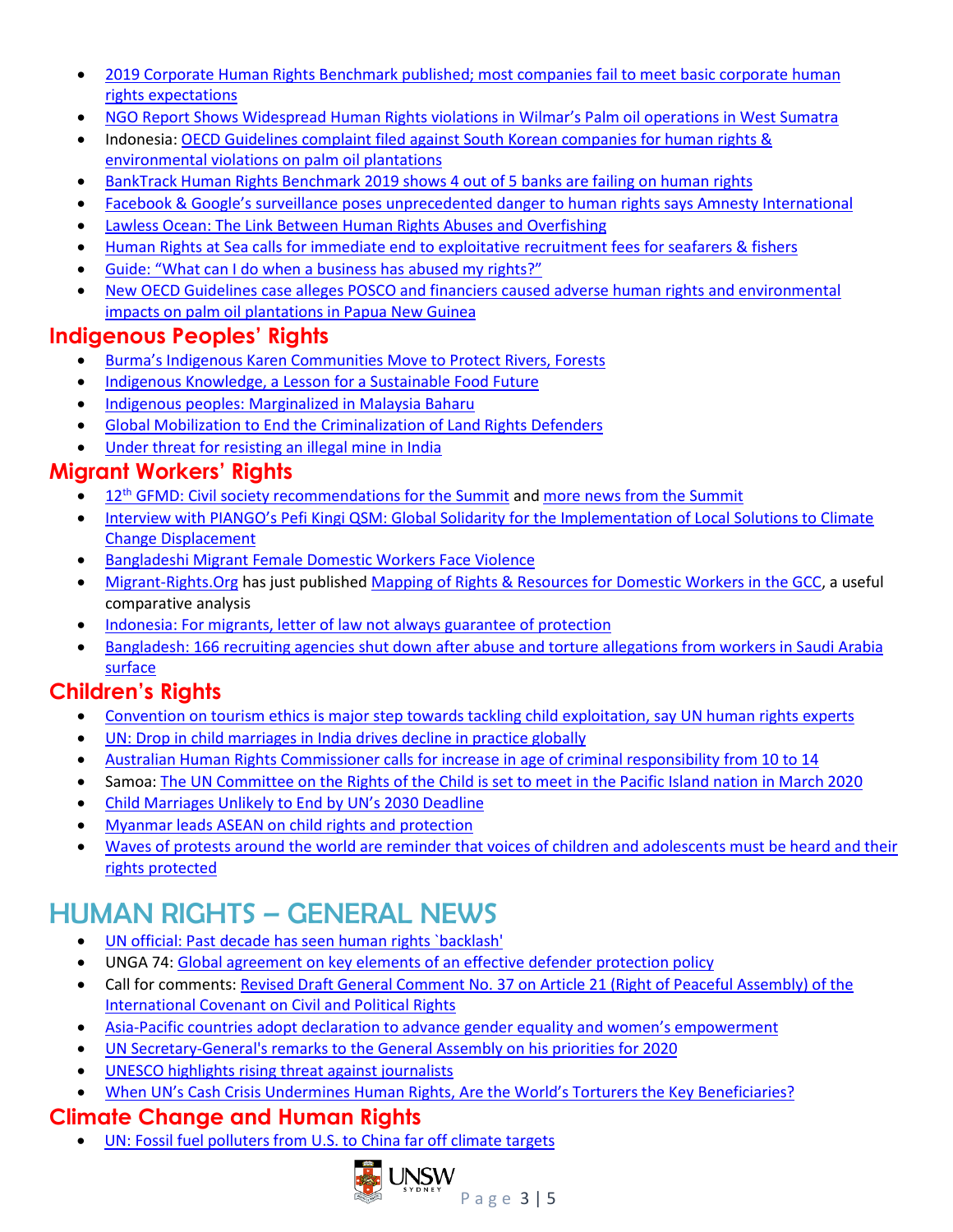- Running from the Storm How Bangladesh's [Climate Migrants are Becoming Food Secure](http://www.ipsnews.net/2019/11/running-storm-bangladeshs-climate-migrants-becoming-food-secure/?utm_source=English+-+IPS+Weekly&utm_campaign=29369d4927-EMAIL_CAMPAIGN_2019_11_28_06_15&utm_medium=email&utm_term=0_eab01a56ae-29369d4927-5666865)
- Vietnam: [Women are hit harder by climate change.](https://mosaicscience.com/story/mangroves-vietnam-women-environment-climate/?utm_source=Mekong+Eye&utm_campaign=508ce914ec-EMAIL_CAMPAIGN_2018_01_10_COPY_01&utm_medium=email&utm_term=0_5d4083d243-508ce914ec-527579429) Here, they are starting to fight back
- [Women's Groups Applaud Gend](http://www.ipsnews.net/2020/01/womens-groups-applaud-gender-action-plan-following-cop-25/?utm_source=English+-+SDGs&utm_campaign=3bf4644c95-EMAIL_CAMPAIGN_2020_01_14_09_32&utm_medium=email&utm_term=0_08b3cf317b-3bf4644c95-5666861)er Action Plan Following COP 25
- UN: Women, [girls, disabled most threatened by climate change](https://www.theguardian.com/global-development/2019/dec/21/downward-spiral-of-war-crisis-and-need-to-worsen-in-2020-fears-top-un-official)
- Historic UN Human Rights [case opens door to climate change asylum](https://www.ohchr.org/en/NewsEvents/Pages/DisplayNews.aspx?NewsID=25482&LangID=E) claims
- [Increase in retaliation against environmental activists worldwide, linking protestors to extremists](https://www.business-humanrights.org/en/increase-in-retaliation-against-environmental-activists-worldwide-linking-protestors-to-extremists?mc_cid=2f5af6dfee&mc_eid=ecee402c1b)

# HUMAN RIGHTS – ASIA REGIONAL NEWS

• DTP alumna and trainer [Yuyun Wahyuningrum](http://dtp.unsw.edu.au/yuyun-wahyuningrum) statement on behalf of [AICHR highlights rise in religious-based](https://en.antaranews.com/news/138095/aichr-highlights-rise-in-religious-based-intolerance-in-asean)  [intolerance in ASEAN](https://en.antaranews.com/news/138095/aichr-highlights-rise-in-religious-based-intolerance-in-asean)

# HUMAN RIGHTS – PACIFIC ISLANDS NEWS

• [New portal shines a light on corporate human](https://www.business-humanrights.org/en/new-portal-shines-a-light-on-corporate-human-rights-abuses-in-the-pacific?mc_cid=f30df74522&mc_eid=ecee402c1b) rights abuses in the Pacific

# HUMAN RIGHTS – COUNTRY SPECIFIC NEWS

### **Australia**

- Aberdeen Standard I[nvestments, Westpac & CommBank rebuff government's attack on](https://amp-theguardian-com.cdn.ampproject.org/c/s/amp.theguardian.com/australia-news/2019/nov/09/global-funds-management-giant-rejects-scott-morrisons-attack-on-activist-investors) the role of environmental [groups](https://amp-theguardian-com.cdn.ampproject.org/c/s/amp.theguardian.com/australia-news/2019/nov/09/global-funds-management-giant-rejects-scott-morrisons-attack-on-activist-investors)
- Tiffany & Co has taken out a full page [imploring Australian Prime Minister Scott Morrison to take](https://www.business-humanrights.org/en/australia-tiffany-co-calls-pm-scott-morrison-to-take-bold-%26-decisive-climate-action-in-light-of-bushfire-crisis?mc_cid=fca81d543f&mc_eid=ecee402c1b) "bold and decisive climate action" in li[ght of the national bushfire crisis](https://www.business-humanrights.org/en/australia-tiffany-co-calls-pm-scott-morrison-to-take-bold-%26-decisive-climate-action-in-light-of-bushfire-crisis?mc_cid=fca81d543f&mc_eid=ecee402c1b)
- Queensland anti-protest [laws 'inherently disproportionate', UN human rights experts say](https://www.theguardian.com/australia-news/2019/dec/13/queensland-anti-protest-laws-inherently-disproportionate-un-human-rights-experts-say)

### **Cambodia**

- [Cambodian Protester Dies](https://www.rfa.org/english/news/cambodia/abuse-01102020161816.html?utm_source=Mekong+Eye&utm_campaign=c710e764fe-EMAIL_CAMPAIGN_2018_01_10_COPY_01&utm_medium=email&utm_term=0_5d4083d243-c710e764fe-527579429) in Custody
- HRW: Drop [Charges Against Opposition Leader](https://www.hrw.org/news/2019/12/10/cambodia-drop-charges-against-opposition-leader)
- UN Hum[an Rights Experts Decry 'Irregularities' in Cambodian Opposit](https://theunionjournal.com/un-human-rights-experts-decry-irregularities-in-cambodian-opposition-chief-kem-sokhas-trial/)ion Chief Kem Sokha's Trial

### **China**

- Front Line[: China Must Free Huang Xueqin and End Harassment Against Women Human Rights Defenders](https://www.frontlinedefenders.org/en/statement-report/china-must-free-huang-xueqin-and-end-harassment-against-women-human-rights)
- [Human Rights Watch Blasts China for Rights Violations at Home and Abroad](http://www.ipsnews.net/2020/01/human-rights-watch-blasts-china-rights-violations-home-abroad/?utm_source=English+-+IPS+Weekly&utm_campaign=5e8f20ddd7-EMAIL_CAMPAIGN_2020_01_17_07_32&utm_medium=email&utm_term=0_eab01a56ae-5e8f20ddd7-5666865)
- **Take action**: One-month incommunicado [detention of four human rights defenders](https://www.frontlinedefenders.org/en/case/one-month-incommunicado-detention-four-human-rights-defenders-1)

### **India**

- [India's Top Court Orders Government to Review Kashmir Internet Ban](https://www.voanews.com/south-central-asia/indias-top-court-orders-government-review-kashmir-internet-ban)
- [UN Rights Official Urges India to Scrap New Citizenship Law](https://www.voanews.com/south-central-asia/un-rights-official-urges-india-scrap-new-citizenship-law)
- UN Secretary General raises [concern about crackdown on CAA protesters](https://indianexpress.com/article/india/un-secretary-general-raises-concern-about-crackdown-on-caa-protesters-urges-restraint-6173529/)

### **Indonesia**

- [Indonesia Rights Body Condemns LGBT Raids Ordered by](https://www.aljazeera.com/news/2020/01/indonesia-rights-body-condemns-lgbt-raids-ordered-depok-mayor-200114065940713.html) Mayor
- [Alliance of Independent Journalists: Police](https://www.thejakartapost.com/news/2019/12/30/police-enemy-free-press-indonesia-watchdog.html#_=_) 'enemy of free press' in Indonesia
- [Indonesian minister calls for probe into 1965 killings](https://www.aseaneconomist.com/indonesian-minister-calls-for-probe-into-1965-killings/)
- [Freedom of religion suffers in divided nation](https://www.thejakartapost.com/news/2019/12/18/freedom-religion-suffers-divided-nation.html)

### **Laos**

- HRW [Condemns Lao Government for Continued Detention of Elderly Landowner Over Property Dispute](https://www.rfa.org/english/news/laos/laos-thitphay-thammavong-2-11132019104637.html?utm_source=Mekong+Eye&utm_campaign=821dad6ec2-EMAIL_CAMPAIGN_2018_01_10_COPY_01&utm_medium=email&utm_term=0_5d4083d243-821dad6ec2-527579429)
- [Police Detain Eight Would-be Protesters in Lao Capital Vientiane](https://www.rfa.org/english/news/laos/vientiane-protest-11152019160135.html?utm_source=Mekong+Eye&utm_campaign=821dad6ec2-EMAIL_CAMPAIGN_2018_01_10_COPY_01&utm_medium=email&utm_term=0_5d4083d243-821dad6ec2-527579429)
- [Woman jailed for five years for criticizing the government online](https://www.fidh.org/en/region/asia/laos/woman-jailed-for-five-years-for-criticizing-the-government-online)
- The Loss of the Ou River [threatens sources of food, water, income, and social and spiritual well-being](https://focusweb.org/publications/the-loss-of-the-ou-river/)
- [Young Laotian blogger gets five years in prison for criticizing](https://ifex.org/young-laotian-blogger-gets-five-years-in-prison-for-criticising-the-government/?utm_source=Mekong+Eye&utm_campaign=7e84dc8509-EMAIL_CAMPAIGN_2018_01_10_COPY_01&utm_medium=email&utm_term=0_5d4083d243-7e84dc8509-527579429) the government

### **Malaysia**

- [Malaysia's 2019 human rights](https://www.thestar.com.my/news/focus/2019/12/29/comment-looking-back-on-malaysias-2019-human-rights-record) record
- Police harassment against [SUARAM Executive Director Sevan Doraisamy](https://www.fidh.org/en/issues/human-rights-defenders/malaysia-police-harassment-against-suaram-s-executive-director-mr)